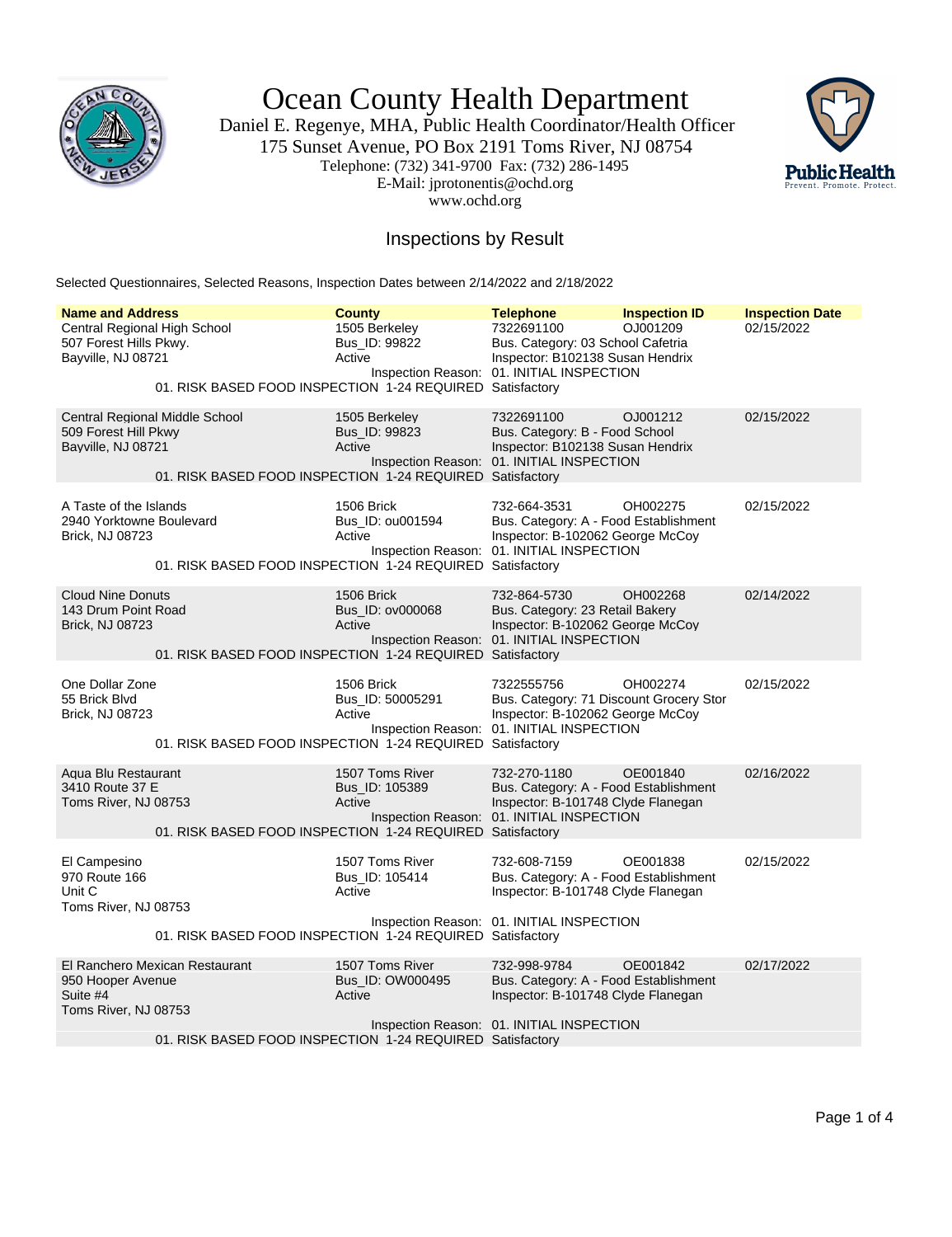## Inspections by Result

| <b>Name and Address</b><br><b>Frutta Bowls</b><br>635 Bay Avenue Suite 140<br>Seacourt Pavillion<br>Toms River, NJ 08753                                                              | <b>County</b><br>1507 Toms River<br>Bus ID: OV000056<br>Active | <b>Telephone</b><br>732-740-0196<br>Bus. Category: 26 Luncheonette<br>Inspector: B-101748 Clyde Flanegan                               | <b>Inspection ID</b><br>OE001836 | <b>Inspection Date</b><br>02/14/2022 |
|---------------------------------------------------------------------------------------------------------------------------------------------------------------------------------------|----------------------------------------------------------------|----------------------------------------------------------------------------------------------------------------------------------------|----------------------------------|--------------------------------------|
| 01. RISK BASED FOOD INSPECTION 1-24 REQUIRED Satisfactory                                                                                                                             |                                                                | Inspection Reason: 01. INITIAL INSPECTION                                                                                              |                                  |                                      |
| Joseph A. Citta Elementary<br>2050 Lakewood Rd.<br>Toms River, NJ 08755<br>01. RISK BASED FOOD INSPECTION 1-24 REQUIRED Satisfactory                                                  | 1507 Toms River<br>Bus_ID: 101292<br>Active                    | 7328188581<br>Bus. Category: 03 School Cafeteria<br>Inspector: B-101748 Clyde Flanegan<br>Inspection Reason: 01. INITIAL INSPECTION    | OE001837                         | 02/15/2022                           |
| <b>Planet Fitness</b><br>931 Fischer Blvd<br>Toms River, NJ 08753<br>01. RISK BASED FOOD INSPECTION 1-24 REQUIRED Satisfactory                                                        | 1507 Toms River<br>Bus_ID: 104666<br>Active                    | 7322706300<br>Bus. Category: Other<br>Inspector: B-101748 Clyde Flanegan<br>Inspection Reason: 01. INITIAL INSPECTION                  | OE001841                         | 02/17/2022                           |
| T.R. High School East<br>1225 Raider Way<br>Toms River, NJ 08753<br>01. RISK BASED FOOD INSPECTION 1-24 REQUIRED Satisfactory                                                         | 1507 Toms River<br>Bus ID: 101587<br>Active                    | 7325055692<br>Bus. Category: 03 School Cafetria<br>Inspector: B-101748 Clyde Flanegan<br>Inspection Reason: 01. INITIAL INSPECTION     | OE001839                         | 02/16/2022                           |
| <b>Wallach's Poultry Farm</b><br>1425 Route 9<br>Toms River, NJ 08753<br>01. RISK BASED FOOD INSPECTION 1-24 REQUIRED Satisfactory                                                    | 1507 Toms River<br>Bus_ID: 100027<br>Active                    | 7323491694<br>Bus. Category: A - Food Establishment<br>Inspector: B-101748 Clyde Flanegan<br>Inspection Reason: 01. INITIAL INSPECTION | OE001843                         | 02/17/2022                           |
| <b>West Dover Elementary School</b><br>50 Blue Jay Drive<br>Toms River, NJ 08753<br>01. RISK BASED FOOD INSPECTION 1-24 REQUIRED Satisfactory                                         | 1507 Toms River<br>Bus_ID: 100234<br>Active                    | 7325055920<br>Bus. Category: 99 School<br>Inspector: B-101748 Clyde Flanegan<br>Inspection Reason: 01. INITIAL INSPECTION              | OE001835                         | 02/14/2022                           |
| Island Heights Elementary School<br>PO Box 329<br>115 Summit Avenue<br>Island Heights, NJ 08732<br>01. RISK BASED FOOD INSPECTION 1-24 REQUIRED Satisfactory                          | 1510 Island Heights<br>Bus_ID: 100220<br>Active                | 732-929-1222<br>Bus. Category: B - Food School<br>Inspector: B-101718 Salli Wickel<br>Inspection Reason: 01. INITIAL INSPECTION        | OF001420                         | 02/15/2022                           |
| Am Vets Post #2<br>1290 Toms River Road<br>Jackson, NJ 08527<br>01. RISK BASED FOOD INSPECTION 1-24 REQUIRED Satisfactory                                                             | 1511 Jackson<br>Bus_ID: 100035<br>Active                       | 7326570894<br>Bus. Category: A - Food Establishment<br>Inspector: B-101718 Salli Wickel<br>Inspection Reason: 01. INITIAL INSPECTION   | OF001421                         | 02/15/2022                           |
| <b>Westlake Grille</b><br>c/o Westlake Golf & Country Club<br>1 Pinelakes Circle Attn: Steve Hodges<br>Jackson, NJ 08527<br>01. RISK BASED FOOD INSPECTION 1-24 REQUIRED Satisfactory | 1511 Jackson<br>Bus_ID: 101511<br>Active                       | 7328337262<br>Bus. Category: 22 Restaurant<br>Inspector: B-101718 Salli Wickel<br>Inspection Reason: 01. INITIAL INSPECTION            | OF001422                         | 02/17/2022                           |
| Lakehurst Elementary School<br>301 Union Avenue<br>Lakehurst, NJ 08733<br>01. RISK BASED FOOD INSPECTION 1-24 REQUIRED Conditionally Satisfactory                                     | 1513 Lakehurst<br>Bus_ID: 100100<br>Active                     | 732-657-5741<br>Bus. Category: B - Food School<br>Inspector: B-101909 Dwight Gerdes<br>Inspection Reason: 01. INITIAL INSPECTION       | OG002234                         | 02/17/2022                           |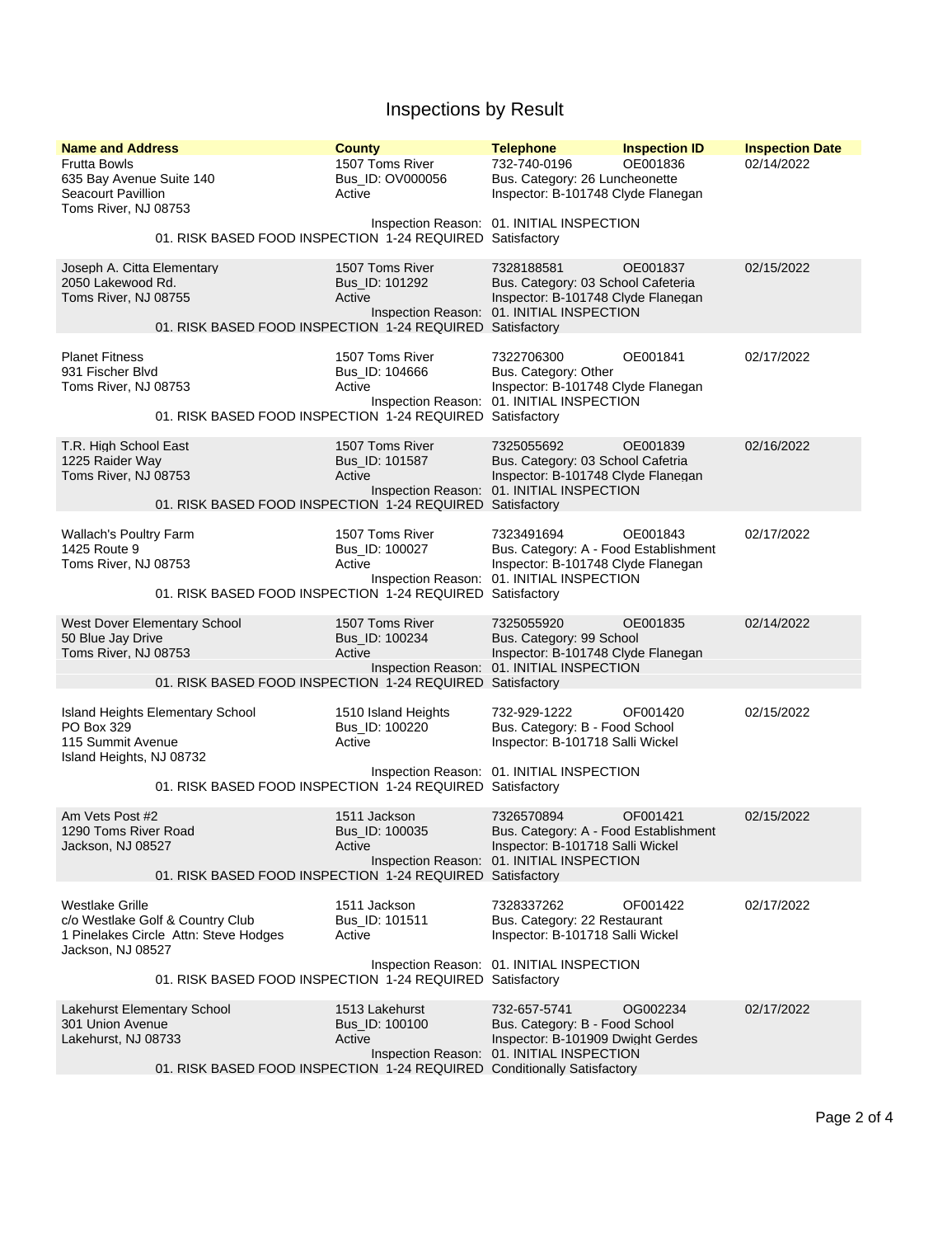## Inspections by Result

| <b>Name and Address</b><br>Kiddie Zone<br>1015 Park Ave<br>Lakewood, NJ 08701<br>01. RISK BASED FOOD INSPECTION 1-24 REQUIRED Satisfactory            | <b>County</b><br>1514 Lakewood<br>Bus ID: 50005292<br>Active | <b>Telephone</b><br>848-222-1400<br>Bus. Category: B - Food School<br>Inspector: B-102432 Karl Stine<br>Inspection Reason: 01. INITIAL INSPECTION        | <b>Inspection ID</b><br>OK001795 | <b>Inspection Date</b><br>02/16/2022 |
|-------------------------------------------------------------------------------------------------------------------------------------------------------|--------------------------------------------------------------|----------------------------------------------------------------------------------------------------------------------------------------------------------|----------------------------------|--------------------------------------|
| Yeshiva Shagas Aryeh<br>975 Cross Street<br>Lakewood, NJ 08701<br>01. RISK BASED FOOD INSPECTION 1-24 REQUIRED Satisfactory                           | 1514 Lakewood<br>Bus_ID: 9000004<br>Active                   | 7323633340<br>Bus. Category: B - Food School<br>Inspector: B-102432 Karl Stine<br>Inspection Reason: 01. INITIAL INSPECTION                              | OK001794                         | 02/14/2022                           |
| Cacao Cafe<br>960 Radio Road<br>Little Egg Harbor, NJ 08087<br>01. RISK BASED FOOD INSPECTION 1-24 REQUIRED                                           | 1516 Little Egg Harbor<br>Bus_ID: OW000493<br>Active         | 609-224-4857<br>Bus. Category: A - Food Establishment<br>Inspector: B-101748 Clyde Flanegan<br>Inspection Reason: 01. INITIAL INSPECTION<br>Satisfactory | OE001844                         | 02/18/2022                           |
| Domino's Pizza<br>942 Radio Rd<br>Little Egg Harbor, NJ 08087<br>01. RISK BASED FOOD INSPECTION 1-24 REQUIRED Satisfactory                            | 1516 Little Egg Harbor<br>Bus_ID: 102447<br>Active           | 6092962900<br>Bus. Category: 81 Fast Food Restaurant<br>Inspector: B-101748 Clyde Flanegan<br>Inspection Reason: 01. INITIAL INSPECTION                  | OE001845                         | 02/18/2022                           |
| Chuck's Ice Cream<br>Mobile #500755<br>NJ License XM203B<br>Manchester, NJ 08759                                                                      | 1518 Manchester<br>Bus_ID: 104189<br>Active                  | 732-684-8835<br>Bus. Category: C - Food Seasonal/Mobile<br>Inspector: B-101909 Dwight Gerdes<br>Inspection Reason: 01. INITIAL INSPECTION                | OG002233                         | 02/17/2022                           |
| 01. RISK BASED FOOD INSPECTION 1-24 REQUIRED Satisfactory                                                                                             |                                                              |                                                                                                                                                          |                                  |                                      |
| Kristy's<br>562 Rt 9<br>Waretown, NJ 08758<br>01. RISK BASED FOOD INSPECTION 1-24 REQUIRED Satisfactory                                               | 1520 Ocean<br>Bus_ID: 104196<br>Active                       | 6096937070<br>Bus. Category: A - Food Establishment<br>Inspector: B102138 Susan Hendrix<br>Inspection Reason: 01. INITIAL INSPECTION                     | OJ001223                         | 02/14/2022                           |
| Liquor Chain<br>400 Richmond Ave<br>Point Pleasant Beach, NJ 08742<br>01. RISK BASED FOOD INSPECTION 1-24 REQUIRED Satisfactory                       | 1525 Pt. Pleasant Beach<br>Bus_ID: 101177<br>Active          | 7328998007<br>Bus. Category: 72 Liquor Store<br>Inspector: B-102062 George McCoy<br>Inspection Reason: 01. INITIAL INSPECTION                            | OH002270                         | 02/14/2022                           |
| <b>Marlins Cafe</b><br>1901 Rt 35 South & Delaware Ave<br>Point Pleasant Beach, NJ 08742<br>01. RISK BASED FOOD INSPECTION 1-24 REQUIRED Satisfactory | 1525 Pt. Pleasant Beach<br>Bus_ID: 101190<br>Active          | 7327148035<br>Bus. Category: 22 Restaurant<br>Inspector: B-102062 George McCoy<br>Inspection Reason: 01. INITIAL INSPECTION                              | OH002276                         | 02/17/2022                           |
| Round Dough with a Hole<br>400 Richmond Ave<br>Point Pleasant Beach, NJ 08742<br>01. RISK BASED FOOD INSPECTION 1-24 REQUIRED Satisfactory            | 1525 Pt. Pleasant Beach<br>Bus_ID: 50001229<br>Active        | 2016253830<br>Bus. Category: A - Food Establishment<br>Inspector: B-102062 George McCoy<br>Inspection Reason: 01. INITIAL INSPECTION                     | OH002269                         | 02/14/2022                           |
| <b>CVS</b><br>1600 Rt 35 N<br>Seaside Heights, NJ 08751<br>01. RISK BASED FOOD INSPECTION 1-24 REQUIRED Satisfactory                                  | 1526 Seaside Heights<br>Bus_ID: 102845<br>Active             | 7327932890<br>Bus. Category: 74 Retail Pharmacy<br>Inspector: B-101762 Lawrence Newman<br>Inspection Reason: 01. INITIAL INSPECTION                      | OD001420                         | 02/17/2022                           |